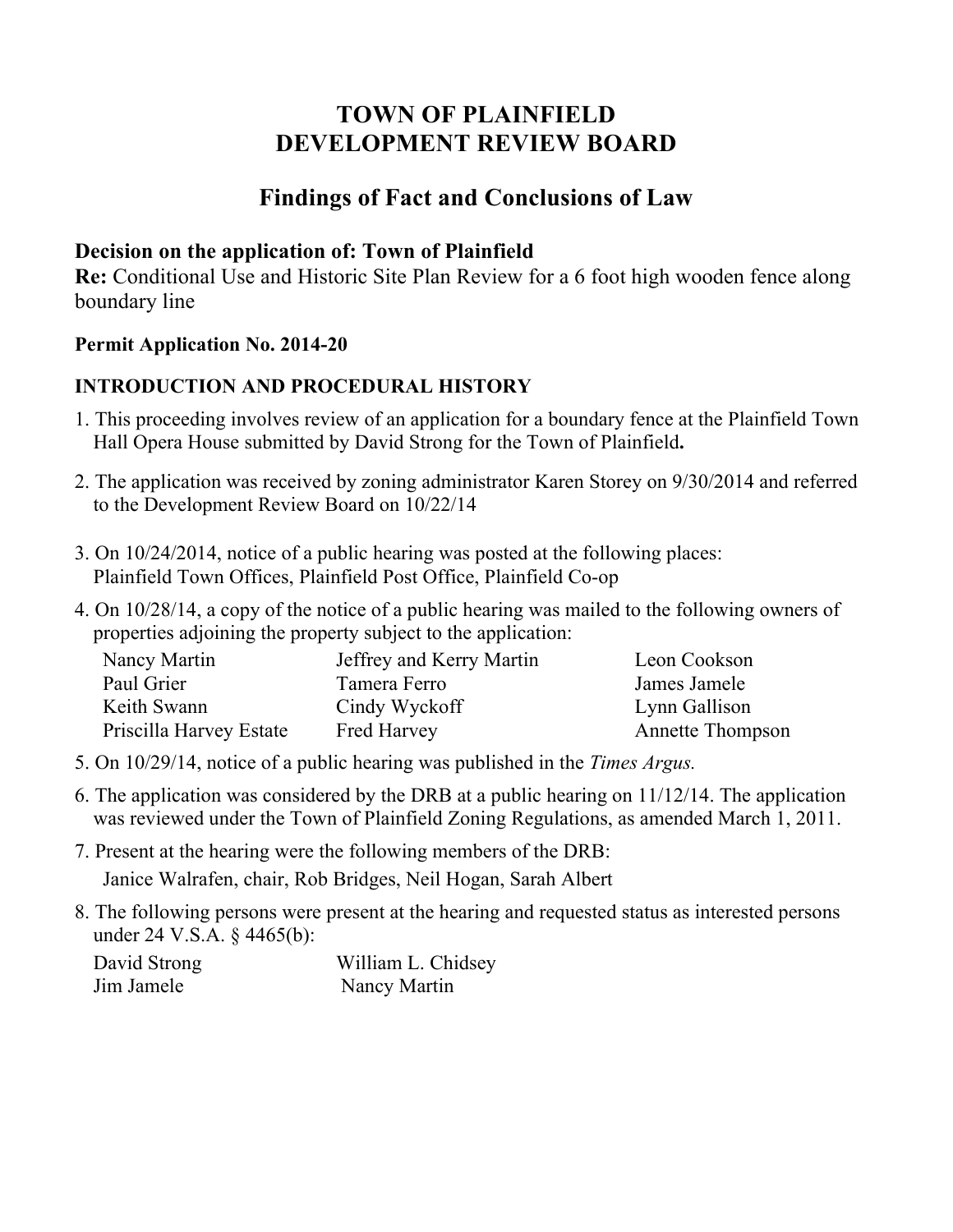#### **FINDINGS**

Based on the application, testimony, exhibits, and a brief site visit during the hearing the development review board makes the following findings:

- 1. David Strong, a selectboard member acting for the town, seeks a permit to place a 6-foot high privacy fence between the Plainfield Town Hall Opera House (PTHOH) and the adjoining property at 34 High St. The subject property is located at 18 High St. (US Rt. 2), tax map parcel no. 011-050.000.
- 2. The property is located in the **Village** District as described on the Town of Plainfield Zoning Map on record at the town office and section **4.4** of the Zoning Regulations. The Town of Plainfield owns the property.
- 3. Sean Lee owns the residence at 34 High St. and shares the property line with the PTHOH where the proposed fence will be constructed.
- 4. There was a new exit built on the side of the PTHOH that faces Mr. Lee's residence during the recent restoration. When people leave the building via this exit during events there has been an increase in noise levels.
- 5. The Plainfield selectboard and Mr. Lee have agreed that a fence be built on the boundary line between the two properties. The town will share in the construction costs of the fence and Mr. Lee has agreed to maintain it. (see  $\#10$ )
- 6. Section 3.7 of the Zoning Regulations states that fences over four feet in height built within the setback area for the district require a conditional use permit.
- 7. Section 3.15 states that because the parcel contains a building listed on the state and national register of historic places, the application is required to have site plan approval by the DRB. Prior to granting that approval, the DRB must find that the historic building and/or site will be renovated in accordance with the provisions of 24 V.S.A. §4414.
- 8. The fence will be wood construction with the posts set in a concrete base. The fence will be 100 feet long, beginning at a point 10 feet back from the existing sidewalk on Rt. 2 and extending to Keith Swann's garage. The design proposed (photos attached) is a "shadow" fence with offset vertical boards. There may be a lattice border along the top. The total height of the fence will be 6 feet. They will install an 8 foot wide gate in the fence. The fence will be painted in a color similar to "Putty Grey" in accordance with the historic nature of the Town Hall Opera House.
- 9. The VT Housing and Conservation Board holds an easement on the property and will need to approve the design of the fence.
- 10. James Jamele, the town law agent, has drawn up a memorandum of understanding between the town and Mr. Lee governing the future maintenance of the fence. Mr. Lee will be responsible for the paint and also for replacement of broken or rotted boards in the fence. This memorandum will be attached to the deed of Mr. Lee's house in perpetuity.
- 11. The placement of the fence will not interfere with traffic visibility for vehicles entering Rt. 2 from Harvey Hill Rd.